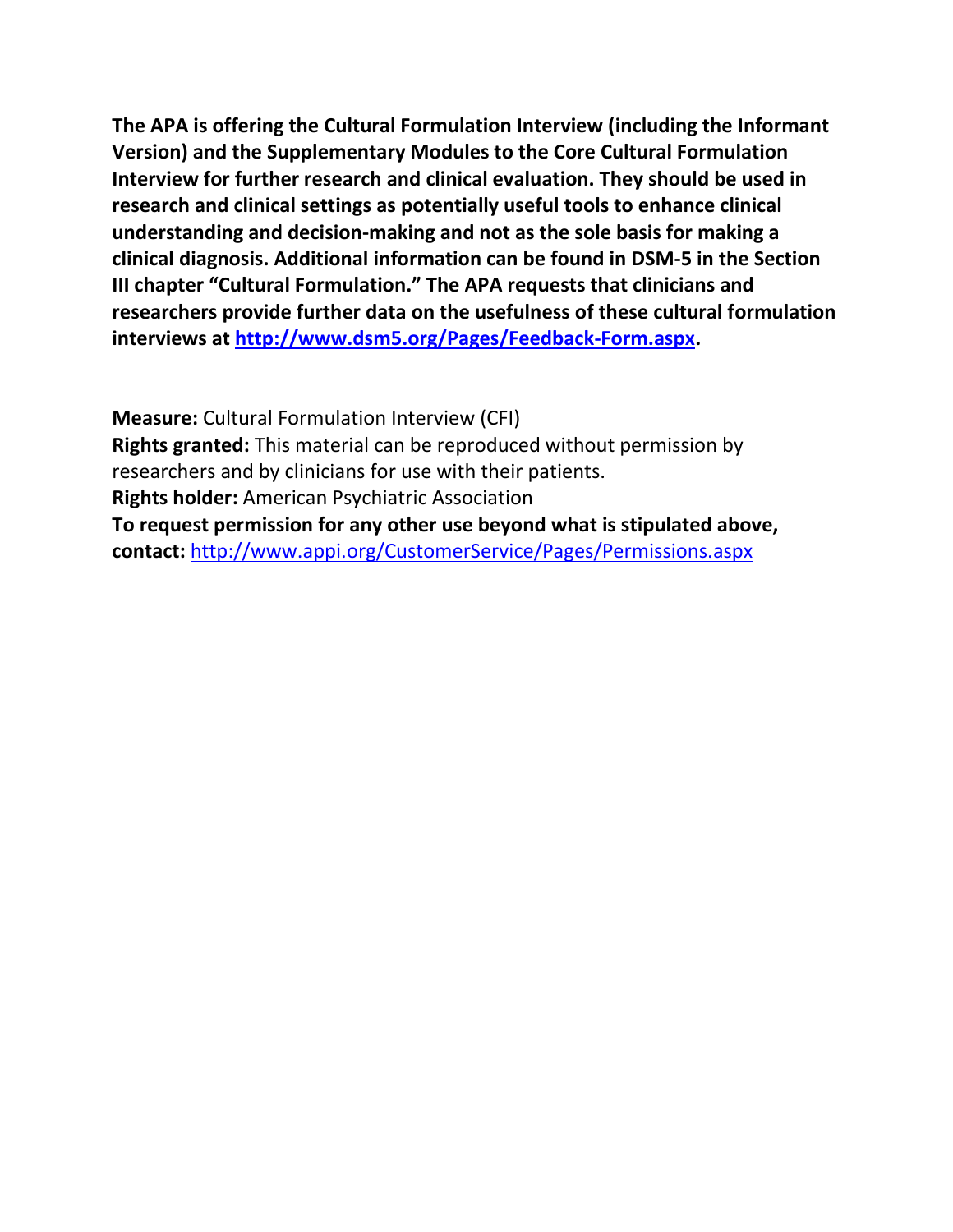# **Cultural Formulation Interview (CFI)**

Supplementary modules used to expand each CFI subtopic are noted in parentheses.

| <b>GUIDE TO INTERVIEWER</b>                                                                                                                                                                                                                                                                                                                                          | INSTRUCTIONS TO THE INTERVIEWER ARE ITALICIZED.                                                                                                                                                                                                                                                                                               |
|----------------------------------------------------------------------------------------------------------------------------------------------------------------------------------------------------------------------------------------------------------------------------------------------------------------------------------------------------------------------|-----------------------------------------------------------------------------------------------------------------------------------------------------------------------------------------------------------------------------------------------------------------------------------------------------------------------------------------------|
| The following questions aim to clarify key aspects of the<br>presenting clinical problem from the point of view of<br>the individual and other members of the individual's<br>social network (i.e., family, friends, or others involved<br>in current problem). This includes the problem's<br>meaning, potential sources of help, and expectations<br>for services. | INTRODUCTION FOR THE INDIVIDUAL:<br>I would like to understand the problems that bring you here so that I can<br>help you more effectively. I want to know about your experience and<br>ideas. I will ask some questions about what is going on and how you<br>are dealing with it. Please remember there are no right or wrong an-<br>swers. |

## **CULTURAL DEFINITION OF THE PROBLEM**

| <b>CULTURAL DEFINITION OF THE PROBLEM</b>                                                                                                                                                                                                                                                                      |    |                                                                                                                                                                                                                                                                                                               |  |  |  |
|----------------------------------------------------------------------------------------------------------------------------------------------------------------------------------------------------------------------------------------------------------------------------------------------------------------|----|---------------------------------------------------------------------------------------------------------------------------------------------------------------------------------------------------------------------------------------------------------------------------------------------------------------|--|--|--|
| (Explanatory Model, Level of Functioning)                                                                                                                                                                                                                                                                      |    |                                                                                                                                                                                                                                                                                                               |  |  |  |
| Elicit the individual's view of core problems and key<br>concerns.<br>Focus on the individual's own way of understanding the<br>problem.<br>Use the term, expression, or brief description elicited in<br>question 1 to identify the problem in subsequent<br>questions (e.g., "your conflict with your son"). | 1. | What brings you here today?<br>IF INDIVIDUAL GIVES FEW DETAILS OR ONLY MENTIONS<br>SYMPTOMS OR A MEDICAL DIAGNOSIS, PROBE:<br>People often understand their problems in their own way, which may<br>be similar to or different from how doctors describe the problem. How<br>would you describe your problem? |  |  |  |
| Ask how individual frames the problem for members of<br>the social network.                                                                                                                                                                                                                                    | 2. | Sometimes people have different ways of describing their problem to<br>their family, friends, or others in their community. How would you<br>describe your problem to them?                                                                                                                                   |  |  |  |
| Focus on the aspects of the problem that matter most to<br>the individual.                                                                                                                                                                                                                                     | 3. | What troubles you most about your problem?                                                                                                                                                                                                                                                                    |  |  |  |

## **CULTURAL PERCEPTIONS OF CAUSE, CONTEXT, AND SUPPORT**

| CAUSES                                                                                                                         |    |                                                                                                                                                                                                                       |  |  |  |
|--------------------------------------------------------------------------------------------------------------------------------|----|-----------------------------------------------------------------------------------------------------------------------------------------------------------------------------------------------------------------------|--|--|--|
| (Explanatory Model, Social Network, Older Adults)                                                                              |    |                                                                                                                                                                                                                       |  |  |  |
| This question indicates the meaning of the condition for<br>the individual, which may be relevant for clinical care.           | 4. | Why do you think this is happening to you? What do you think are the<br>causes of your [PROBLEM]?                                                                                                                     |  |  |  |
| Note that individuals may identify multiple causes, de-<br>pending on the facet of the problem they are consid-<br>ering.      |    | PROMPT FURTHER IF REQUIRED:<br>Some people may explain their problem as the result of bad things<br>that happen in their life, problems with others, a physical illness, a<br>spiritual reason, or many other causes. |  |  |  |
| Focus on the views of members of the individual's social<br>network. These may be diverse and vary from the indi-<br>vidual's. | 5. | What do others in your family, your friends, or others in your com-<br>munity think is causing your [PROBLEM]?                                                                                                        |  |  |  |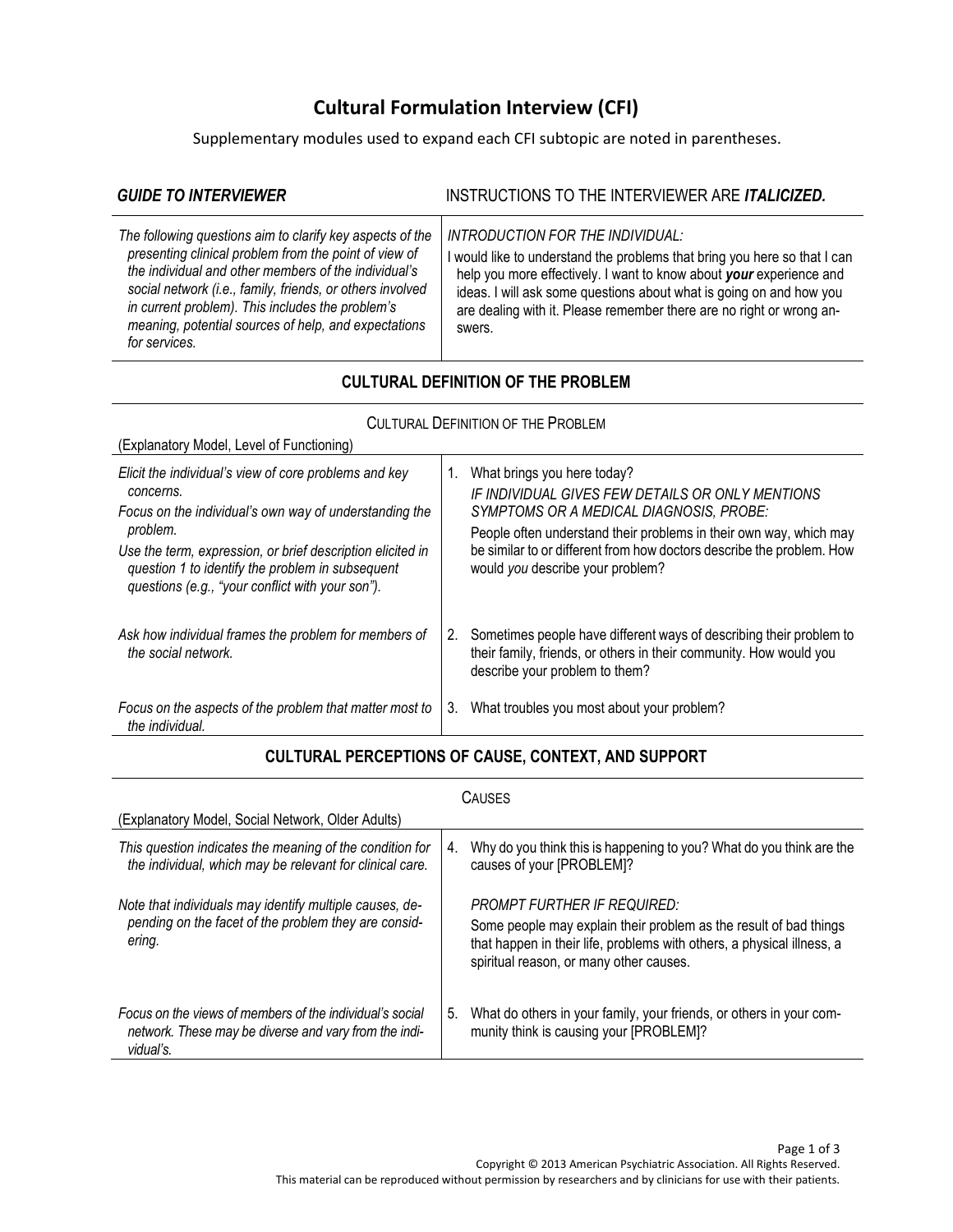#### STRESSORS AND SUPPORTS

(Social Network, Caregivers, Psychosocial Stressors, Religion and Spirituality, Immigrants and Refugees, Cultural Identity, Older Adults, Coping and Help Seeking) *Elicit information on the individual's life context, focusing*  Are there any kinds of support that make your [PROBLEM] better

| Elicit miorination on the individual s life context, locusing<br>on resources, social supports, and resilience. May<br>also probe other supports (e.g., from co-workers, from<br>participation in religion or spirituality). |    | o. Are there any kinds of support that make your (PROBLEM) better,<br>such as support from family, friends, or others?  |
|------------------------------------------------------------------------------------------------------------------------------------------------------------------------------------------------------------------------------|----|-------------------------------------------------------------------------------------------------------------------------|
| Focus on stressful aspects of the individual's environ-<br>ment. Can also probe, e.g., relationship problems,<br>difficulties at work or school, or discrimination.                                                          | 7. | Are there any kinds of stresses that make your [PROBLEM] worse,<br>such as difficulties with money, or family problems? |

ROLE OF CULTURAL IDENTITY

(Cultural Identity, Psychosocial Stressors, Religion and Spirituality, Immigrants and Refugees, Older Adults, Children and Adolescents)

|                                                                                                                                                            |    | Sometimes, aspects of people's background or identity can make<br>their [PROBLEM] better or worse. By background or identity, I<br>mean, for example, the communities you belong to, the languages<br>you speak, where you or your family are from, your race or ethnic<br>background, your gender or sexual orientation, or your faith or reli-<br>gion. |
|------------------------------------------------------------------------------------------------------------------------------------------------------------|----|-----------------------------------------------------------------------------------------------------------------------------------------------------------------------------------------------------------------------------------------------------------------------------------------------------------------------------------------------------------|
| Ask the individual to reflect on the most salient elements<br>of his or her cultural identity. Use this information to<br>tailor questions 9-10 as needed. | 8. | For you, what are the most important aspects of your background or<br>identity?                                                                                                                                                                                                                                                                           |
| Elicit aspects of identity that make the problem better or<br>worse.                                                                                       | 9. | Are there any aspects of your background or identity that make a<br>difference to your [PROBLEM]?                                                                                                                                                                                                                                                         |
| Probe as needed (e.g., clinical worsening as a result of<br>discrimination due to migration status, race/ethnicity,<br>or sexual orientation).             |    |                                                                                                                                                                                                                                                                                                                                                           |
| Probe as needed (e.g., migration-related problems;<br>conflict across generations or due to gender roles).                                                 |    | 10. Are there any aspects of your background or identity that are causing<br>other concerns or difficulties for you?                                                                                                                                                                                                                                      |
|                                                                                                                                                            |    |                                                                                                                                                                                                                                                                                                                                                           |

#### **CULTURAL FACTORS AFFECTING SELF-COPING AND PAST HELP SEEKING**

SELF-COPING (Coping and Help Seeking, Religion and Spirituality, Older Adults, Caregivers, Psychosocial Stressors) *Clarify self-coping for the problem.* 11. Sometimes people have various ways of dealing with problems like [PROBLEM]. What have you done on your own to cope with your [PROBLEM]?